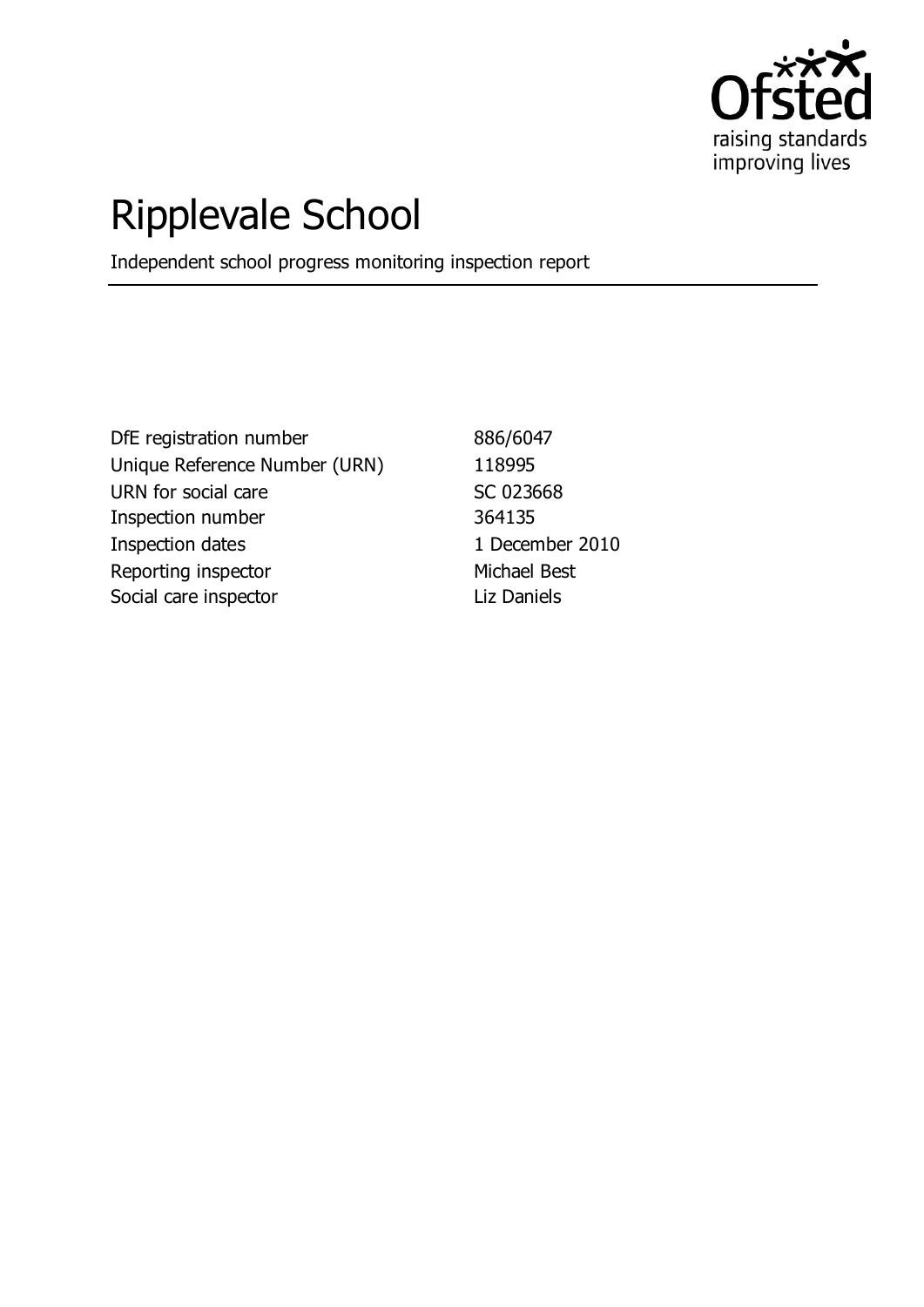The Office for Standards in Education, Children's Services and Skills (Ofsted) regulates and inspects to achieve excellence in the care of children and young people, and in education and skills for learners of all ages. It regulates and inspects childcare and children's social care, and inspects the Children and Family Court Advisory Support Service (Cafcass), schools, colleges, initial teacher training, work-based learning and skills training, adult and community learning, and education and training in prisons and other secure establishments. It assesses council children's services, and inspects services for looked after children, safeguarding and child protection.

If you would like a copy of this document in a different format, such as large print or Braille, please telephone 0300 123 1231, or email enquiries@ofsted.gov.uk.

You may copy all or parts of this document for non-commercial educational purposes, as long as you give details of the source and date of publication and do not alter the information in any way.

To receive regular email alerts about new publications, including survey reports and school inspection reports, please visit our website and go to 'Subscribe'.

Royal Exchange Buildings St Ann's Square Manchester M2 7LA

T: 0300 123 1231 Textphone: 0161 618 8524 E: enquiries@ofsted.gov.uk W: www.ofsted.gov.uk

No. 090137 © Crown copyright 2010

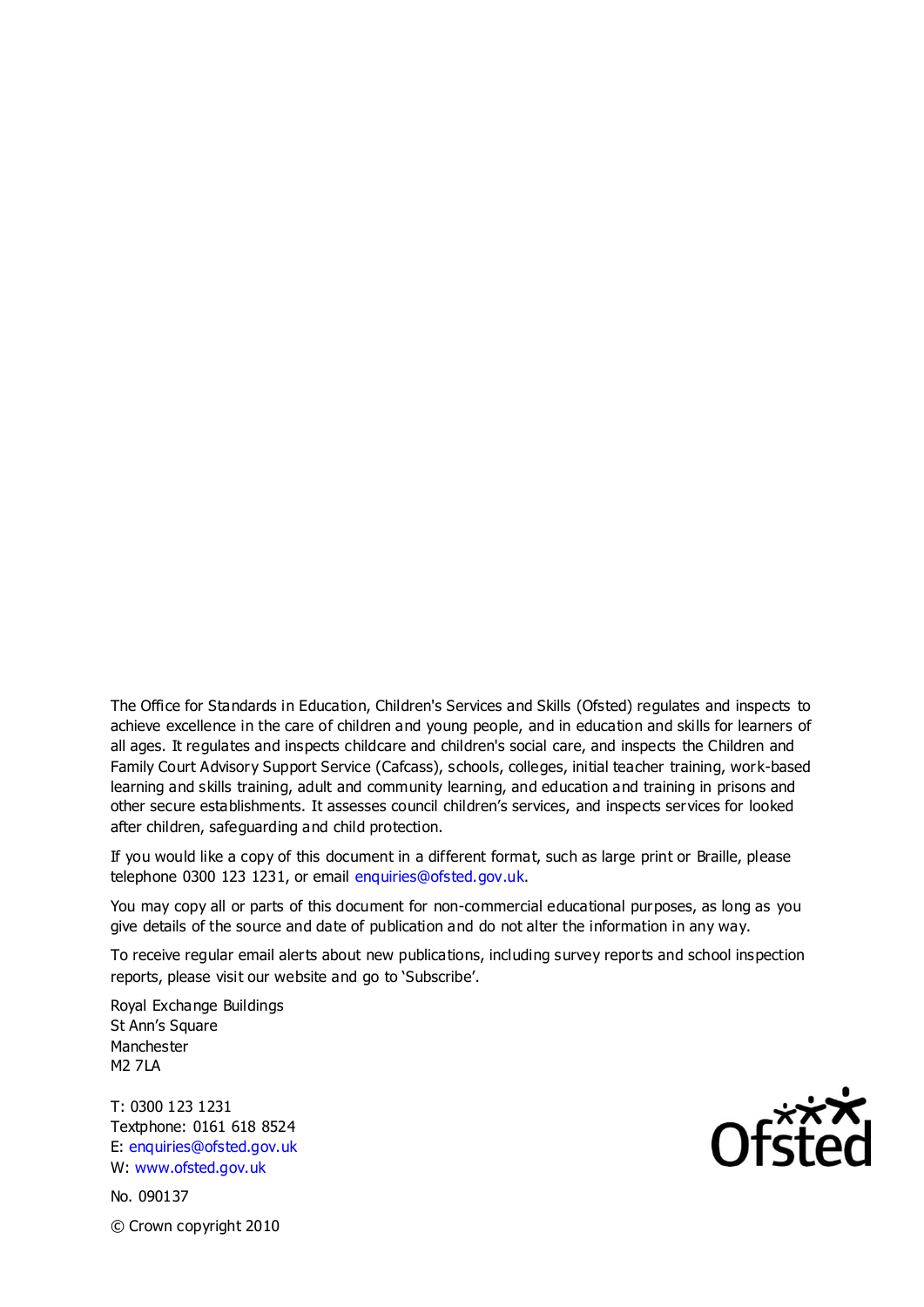

## **Purpose and scope of the inspection**

This inspection was carried out by Ofsted under Section 162A of the Education Act 2002, as amended by schedule 8 of the Education Act 2005, and under the Care Standards Act 2000 having regard to the national minimum standards for boarding schools or residential special schools. 1,2,3

The inspection was conducted at the request of the Registration Authority for independent schools in order to monitor the progress the school has made in implementing its action plan following the previous inspection.

## **Information about the school**

Ripplevale School is a residential special school which opened in 1970 and, since its recent acquisition of a former village school building, is now located on two sites in the village of Ripple, close to Deal in Kent. It is owned by the directors of the Ripplevale School Company. It has a capacity to 60 boys, aged from seven to 16. All pupils have statements of special educational needs related to either social, emotional and behavioural difficulties or autistic spectrum condition. Some pupils have a combination of these special needs and others have additional learning needs related to literacy. There are currently 41 boys on roll, of whom nine are weekly boarders. All pupils are referred by their local authorities. Approximately one quarter of pupils are looked after children. The majority of pupils have experienced a fragmented education as a result of their special educational needs. For the majority, their attainment on entry to the school is well below average.

The school's stated aims are 'To provide good quality education… to maximise the full potential of each pupil within a caring and nurturing environment… with a moral code which emphasises personal responsibility and consideration of others through a partnership between pupils, parents and carers, and staff'.

## **Context of the inspection**

The school underwent an integrated inspection by Ofsted in November 2009. Following this inspection, the school submitted an action plan outlining how it intended to address the regulations and National Minimum requirements that were judged not to be met. The school's original action plan was evaluated in April 2010 when some, but not all, of its proposals were accepted. A revised action plan was submitted and evaluated in June 2010 and, again, not all the proposals were accepted. This is the first monitoring visit to check the school's progress in

 $\overline{a}$ 

<sup>1</sup> [www.opsi.gov.uk/acts/acts2002/ukpga\\_20020032\\_en\\_14#pt10-ch1-pb4-l1g162](https://www.opsi.gov.uk/acts/acts2002/ukpga_20020032_en_14%23pt10-ch1-pb4-l1g162)

<sup>2</sup> [www.opsi.gov.uk/ACTS/acts2005/ukpga\\_20050018\\_en\\_15#sch8](http://www.opsi.gov.uk/ACTS/acts2005/ukpga_20050018_en_15#sch8)

<sup>3</sup> [www.opsi.gov.uk/acts/acts2000/ukpga\\_20000014\\_en\\_1](http://www.opsi.gov.uk/acts/acts2000/ukpga_20000014_en_1)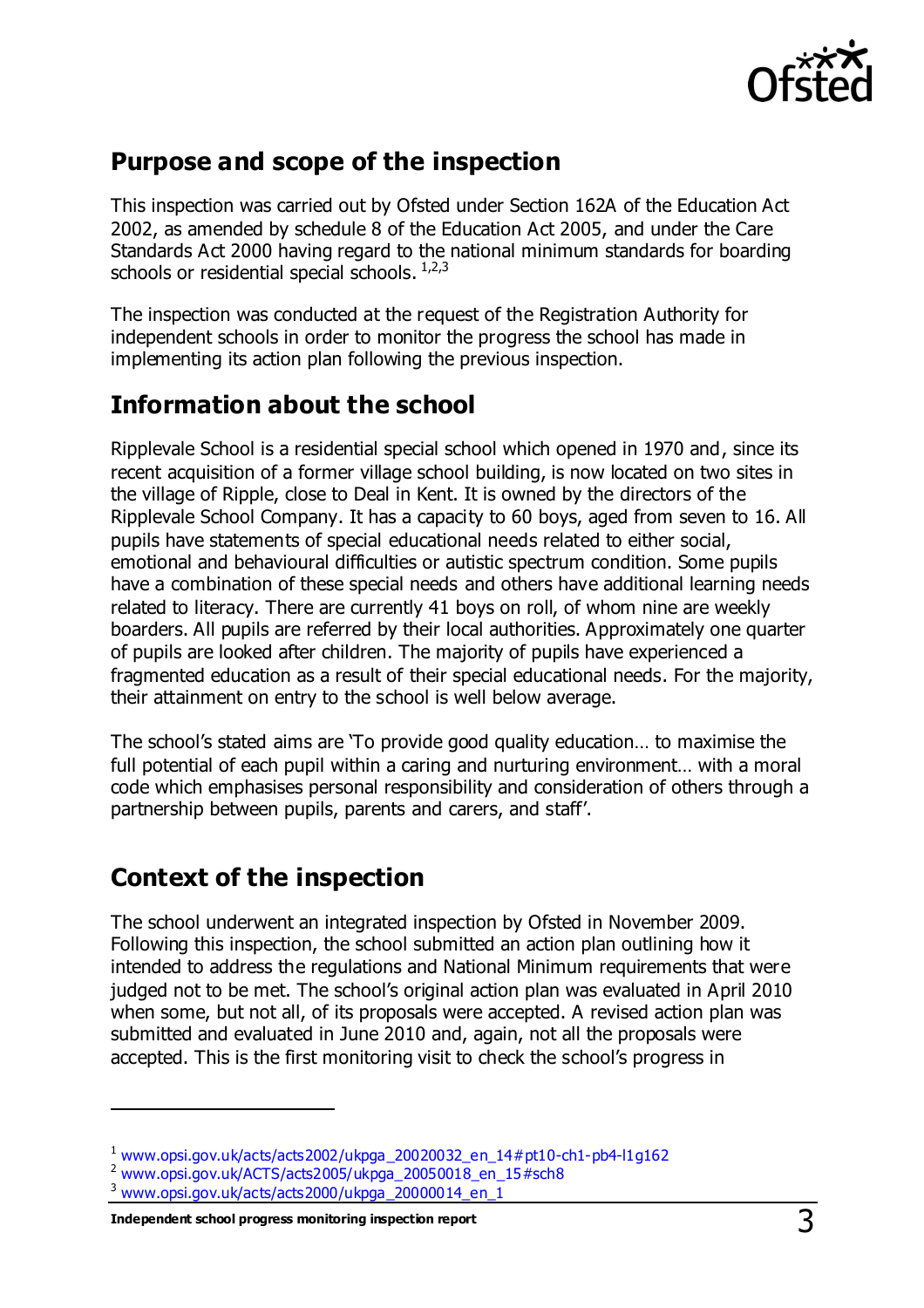

implementing its action plan. This visit took place at the same time as a full social care inspection of the residential provision.

#### **Summary of the progress made in implementing the action plan**

The inspection in November 2009 found that a number of students' statements of special educational needs required that they have full access to the National Curriculum and occasionally to specific programmes related to autistic spectrum disorder. However, there were no opportunities for students to study a modern foreign language and few timetabled lessons for individual support. The school submitted an action plan to address these shortcomings which was evaluated, but not accepted, in April 2010. This proposed that the school would make provision for the teaching of French. However, it was noted that there were no timetabled lessons providing individual support for students where this requirement was identified within their statements. The plan was not accepted. The school submitted a second action plan which was evaluated but again not accepted in June 2010 as it did not fully address the shortfall.

This visit found that the regulation is now met. Timetabled lessons providing individual support are now provided. These cater for the specific needs of all pupils with a statement of special education needs and include provision for specific programmes related to autistic spectrum disorder. Since the last inspection, the headteacher has developed a spreadsheet showing all the identified needs of students from their statements and from the school's own observations. Supporting documents guide the provision for individual students through suggesting possible strategies and approaches for dealing with behavioural and learning issues linked to students' difficulties. Students highlighted for additional support with literacy and numeracy have all been assessed and individual programmes have been written to guide support. A speech and language therapist has recently started working at the school and is in the process of screening students and providing programmes for teachers and support staff to implement. The scheme of work for French, based on commercial schemes that have been adapted to meet the needs of students, has been implemented and assessment systems established. A good level of enthusiasm from both teachers and students is promoting students' good progress in learning French.

The inspection in November 2009 found that the best lessons included different levels of work for different abilities; however, this was not apparent in all lessons. The school has implemented its action plan by putting in place training for staff, with the aim of improving their planning and teaching skills. It has recognised the varying levels of expertise among its staff to differentiate teaching and to devise effective strategies in teaching students with autistic spectrum disorders. This training has been provided from in-house expertise as well as external sources.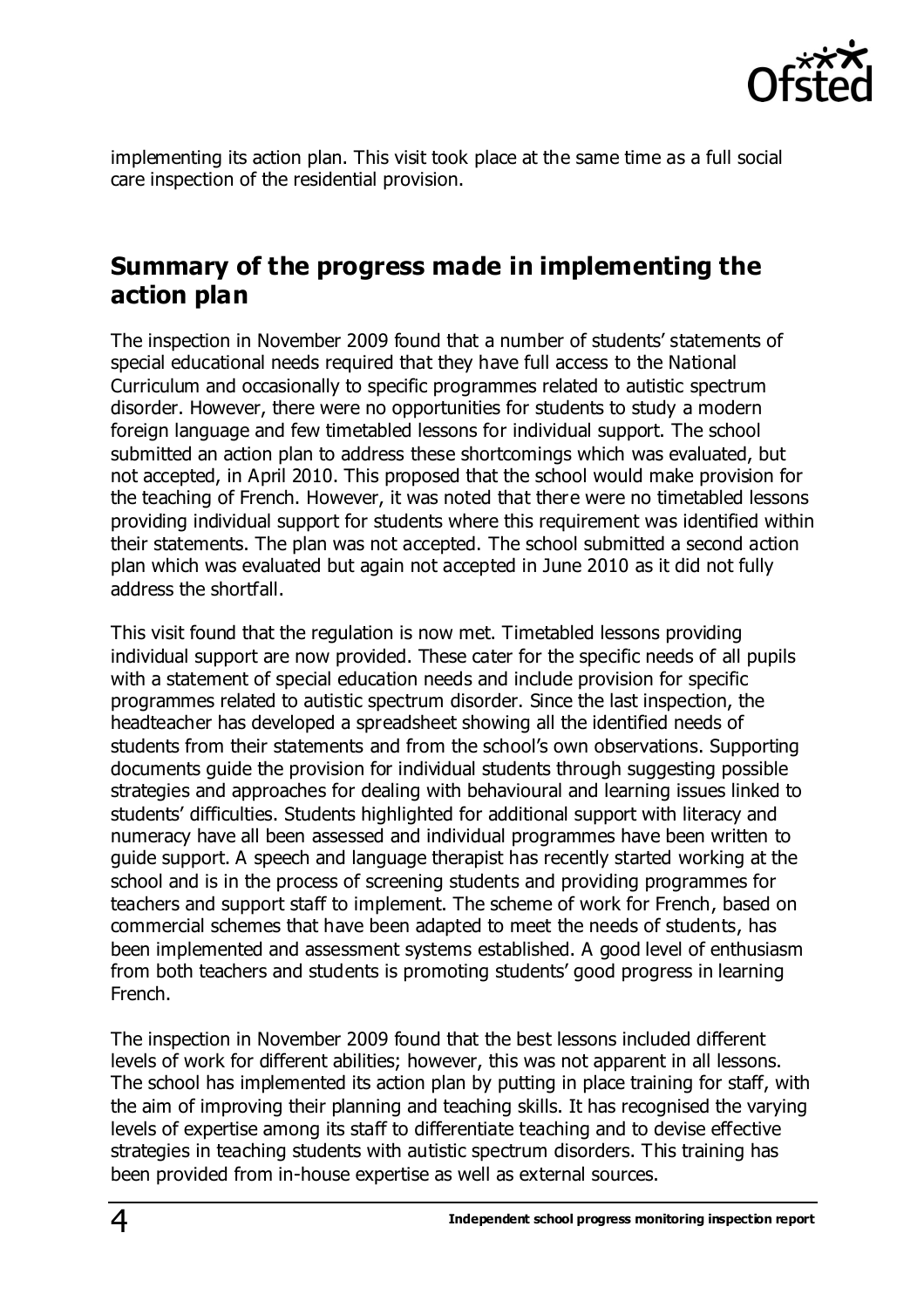

This visit found that the regulation is now met. The school is effectively disseminating good practice among its staff and improving the quality of learning by its students. An important contributory factor is that staff now have access to more detailed records and guidance that support their planning and teaching of lessons. The school recognises that some students have high capabilities and is using early entry GCSEs to challenge students. The school is responding well to students' personal needs, interests and preferences, particularly in improving their reading skills.

The inspection in November 2009 found that the school did not send financial information annually to referring local authorities. The school submitted an action plan which was evaluated in April 2010. The school's intended response was to send the required information to those local authorities who wished to receive it. The plan was not accepted because to comply fully with the requirement, the school should send this information, whether or not the authority indicates that it wishes to receive it. The school submitted a revised action plan which was evaluated and accepted in June 2010. This visit found that the school now meets this requirement. Statements of income and expenditure for individual students are sent to their funding local authorities together with a summary copy of the company's accounts.

A number of National Minimum Standards (NMS) were not met at the time of the inspection in November 2009. These included: ensuring that information on notice boards in the school offices did not breach students' rights to privacy; ensuring that written records relating to behaviour incidents included the effectiveness and consequence of any physical intervention; keeping a record of the administration of non-prescription medicines for individual students; linking a particular fire door to the electronic fire alarm so that in the event of a fire it would unlock automatically; modifying windows to ensure that they have restricted opening and monitoring the restrictors on all windows; noting the names of all those taking part in an emergency evacuation and keeping this information with the details of each fire emergency practice. The social care inspection that took place at the same time as this progress monitoring visit found that all these standards had been addressed and were met. However, the inspector found that the school does not secure and follow qualified medical, pharmaceutical or nursing advice in a written protocol on the provision of non-prescription 'household' medicines to children.

### **Compliance with regulatory requirements**

The school has made good progress and its educational provision now meets all regulatory requirements.

In order to meet the national minimum standards for residential special schools, the school should: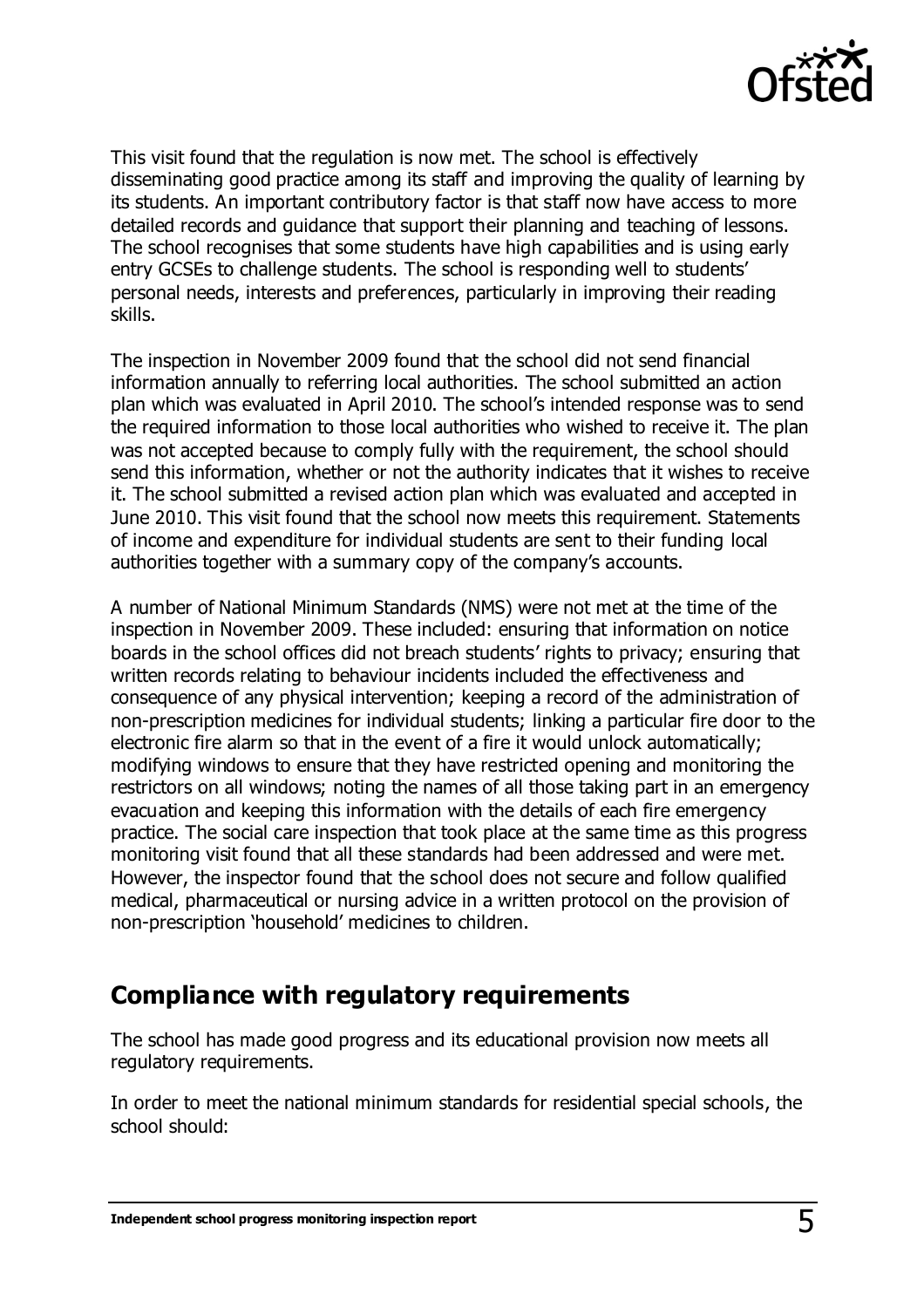

■ secure and follow qualified medical, pharmaceutical or nursing advice in a written protocol on the provision of non-prescription 'household' medicines to children (NMS 14.8).